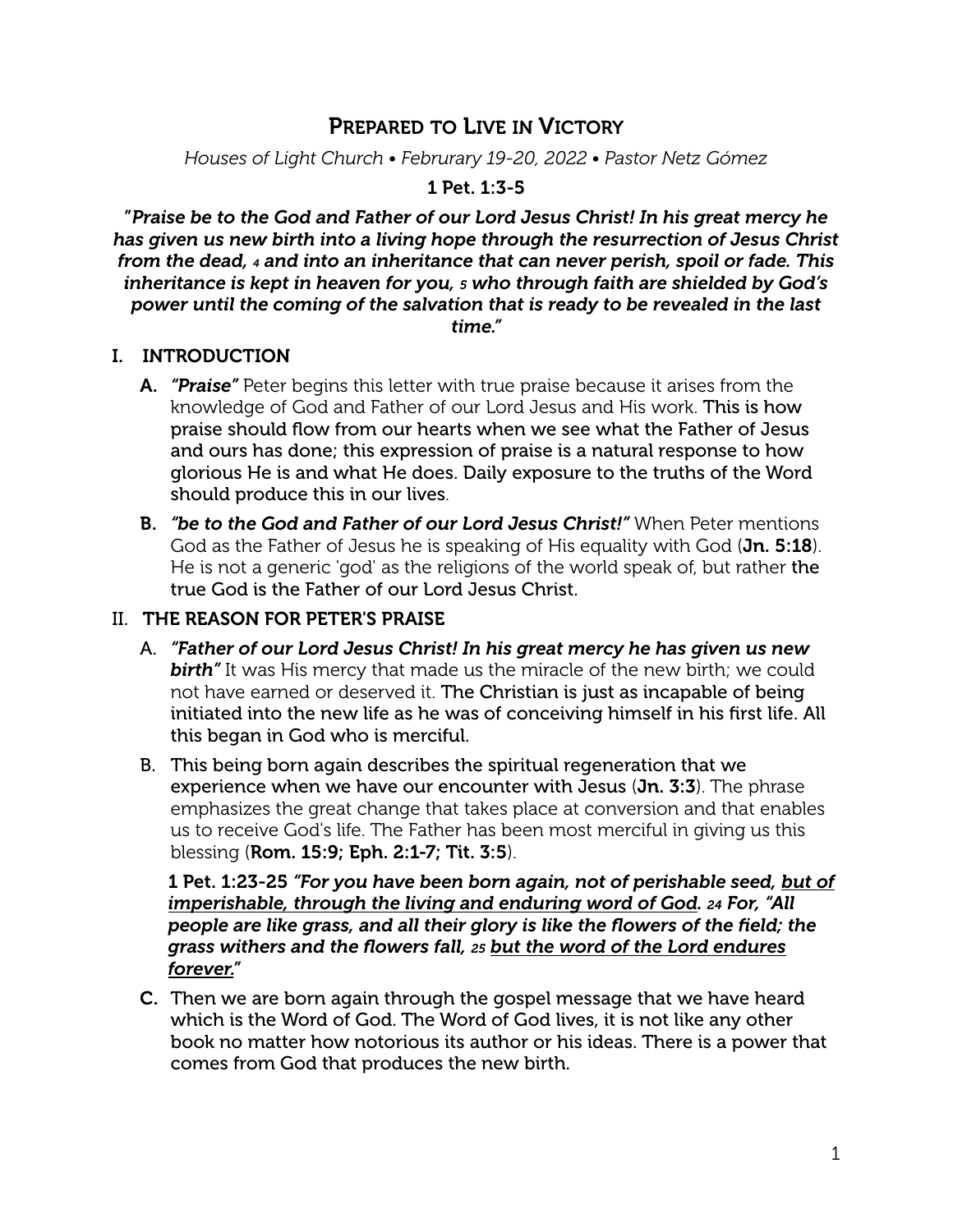#### III. THROUGH THE RESURRECTION OF JESUS CHRIST WE HAVE:

- A. *"living hope"*: One of the fruits of the new birth is that God creates hope in the human heart. This is not a mere wish that things will simply get better, it is not the hope of money or a successful career, but an assurance and expectation that good (glorious) things are to come through the resurrection of Jesus Christ from the dead. A child of God has no right to stare at the dark side of things and expect the worst to happen. As those of us who are the objects of God's care and love, our expectation is to expect the best from Him and see the best side of things that happen from the Father's perspective (Prov. 4:18). Lack of hope leads to frustration and even anger. Then through the resurrection of Jesus we can have a life in which hope is the principle that vitalizes us. Hope is faith in what is to come in the future (Heb. 11:1). Our hope is alive because Jesus Christ is alive and so are we and we will be forever with Him.
- B. As people who are born again, the inheritance we receive is a type of inheritance that is reserved in heaven for us, that is, it is future. Just as the Israelites anticipated their "inheritance" the Promised Land, we Christians must anticipate ours, when Jesus returns or it is our turn to depart from this world. Our heritage is not subject to destruction of any kind, to external contamination or internal deterioration, it is a heritage:
	- a. *Indestructible* (gr. *aphtharton*): The inheritance has not been touched by mortality. No one can loot it or ruin it.
	- b. *undefiled* (gr. *amianton*) The inheritance we have is not tainted by any evil of any kind, because it is pure.
	- c. *does not fade away* (gr. *amaranton*): The beauty of this heritage does not fade, that is, it has not been and will not be damaged by time; will not wear out or consume.
	- d. God himself is the one who is preserving this inheritance, that is why it is so safe and remains so intact even though centuries and centuries pass, just as Jesus said:

#### Mat. 6:19-20 *"Do not store up for yourselves treasures on earth… 20 But store up for yourselves treasures in heaven, where moths and vermin do not destroy, and where thieves do not break in and steal."*

- C. What exactly is the Christian heritage? It is Jesus Christ Himself plus all the blessings He has promised us (1 Jn. 3:2; Col. 3:4; Eph. 1:14; Rom. 8:11, **18-23**). Not all Christians will get the same amount of inheritance (2 Tim. 2:12; Matt. 25:14-30), but all Christians will get a glorious inheritance in the sense that heaven will be everyone's portion, but the Rewards will vary according to faithfulness and dedication (1 Cor. 3:14-15; 2 Cor. 5:10; 2 Jn. 8).
- D. The idea of faithfully serving Jesus Christ in order to receive a reward can be disconcerting for some Christians at the end of the age, because service can flow from selfish motives, without love (1 Cor. 13:1-4). For example, two students might study hard to finish the seminar with good grades. One of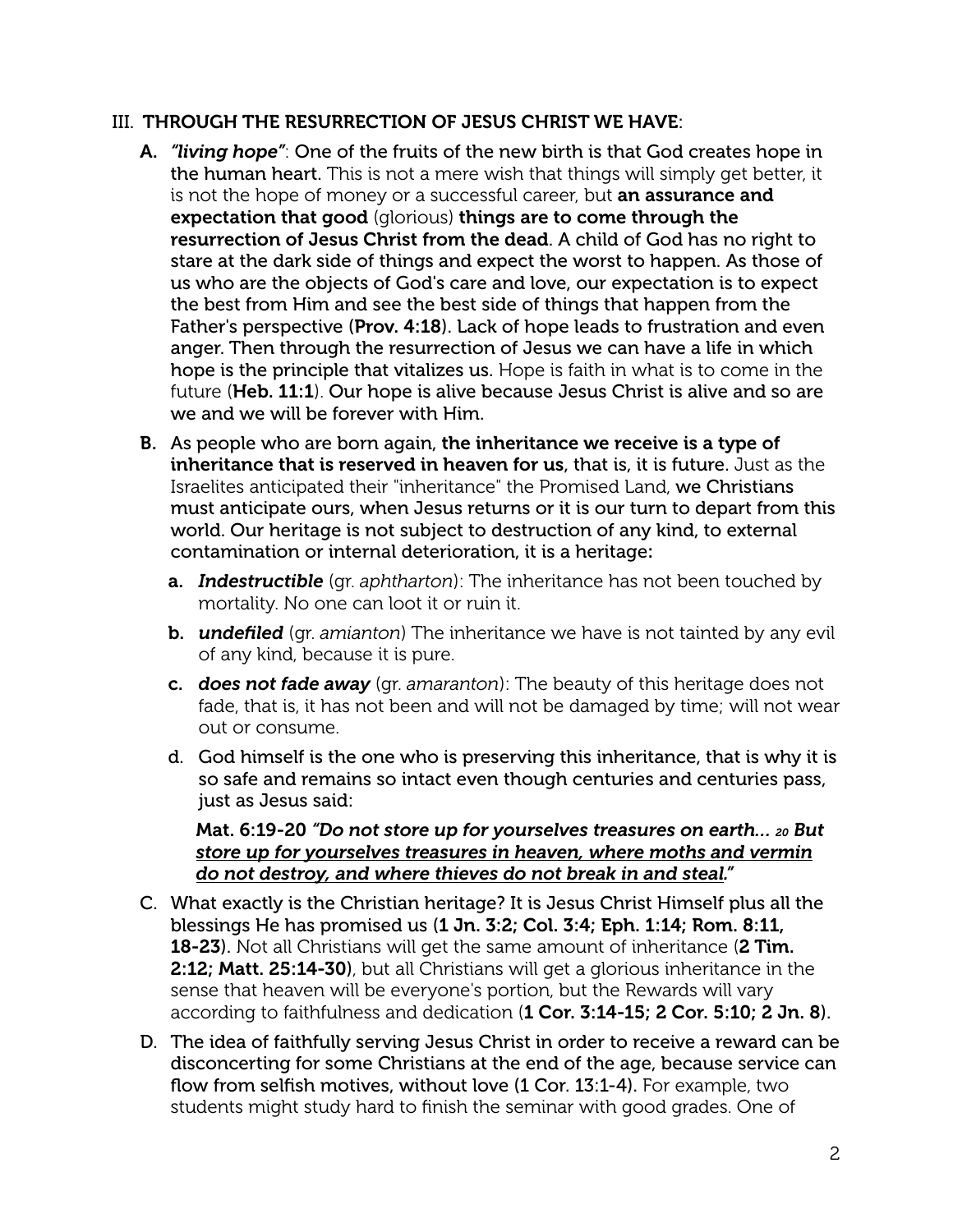them might do it to get a diploma with a "highest honor" stamp on it, so they can hang it on his wall for all to see and admire. The other might do it to prepare to serve his Savior more effectively after graduation, without thinking of spreading his own achievement.

E. The Christian who faithfully serves Jesus Christ now, so that the Lord may entrust him with important opportunities of service in his coming kingdom, is not necessarily trying to earn rewards for his own glory. He might be serving now so that he can better glorify his Lord in the future. The present life is a training period designed to prepare us for future service in the eternal heavenly kingdom beginning with Jesus' return to earth during the millennium and in eternity (Matt. 25:14-30; Lk. 16:1 -13; 19:11-27; Rom. 8:16-18).

# IV. WE ARE KEPT BY THE POWER OF GOD

A. v.5 *"who through faith are shielded by God's power until the coming of the salvation that is ready to be revealed in the last time."* God is not only protecting our inheritance, but He is also protecting us with His "power" (Phil. 1:6; 1 Cor 1:8). Our faith in Christ for salvation is, on the human side, that which shows the final realization of the fullness of our "salvation" (*"prepared to be revealed in the end time"*, that is, our glorification).

### Phil. 1:6 *"being confident of this, that he who began a good work in you will carry it on to completion until the day of Christ Jesus."*

B. Peter was not saying that our faith keeps us saved. He said that the power of God keeps us saved. What he sustains us in the first place is not our faith, but the power of God, because our faith often wavers but the power of God is firm. Peter does not mean so much that the elect will continue to believe the truths of the gospel. Paul warned that Christians can stop believing the truth (1 Tim. 4:1; 2 Tim. 2:17-18). Rather, Peter meant that the "power" of God keeps believers saved in spite of their sins, because they have put their saving faith in Christ in the past. In this sense, those of us who are believers do not lose faith because the power of God keeps us so that our faith fails us not.

#### Lk. 22:32 *"But I have prayed for you, Simon, that your faith may not fail.…"*

C. The fullness of our salvation *"is to be revealed in end last times"* means that what we have seen of our salvation is only a small part, but we will see it in its fullness at the return of Jesus, in His millennial kingdom and even after.

#### Col. 3:4 *"When Christ, who is your life, appears, then you also will appear with him in glory."*

# V. CONCLUSION

A. The mercy of God produces the new birth, which produces a living hope in an inheritance that does not deteriorate, and we are kept by the power of God and therefore we bless God with all our hearts and that is a praise that pleases God because it comes from the truth.